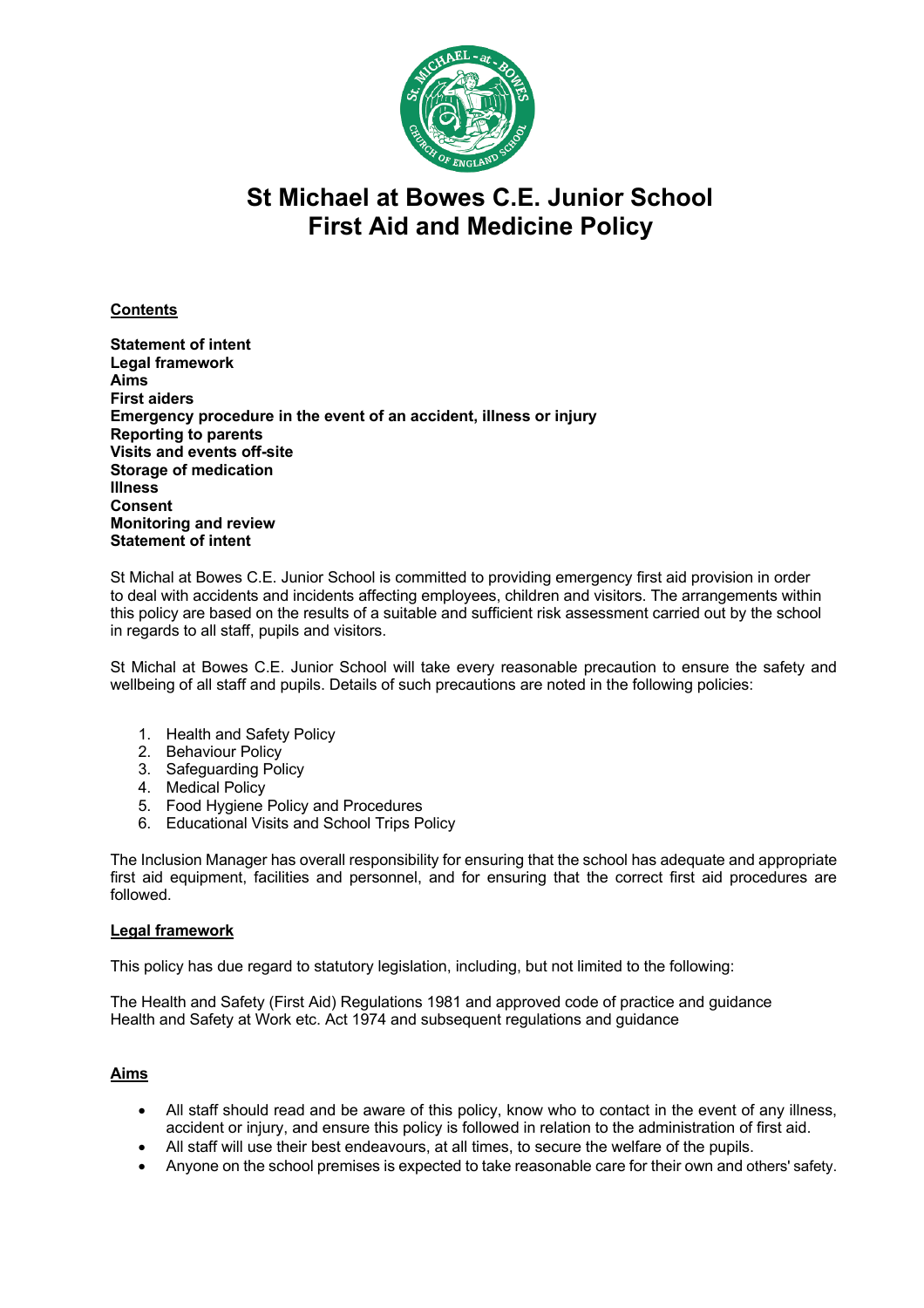

# **The aim of this policy is to:**

- Ensure that the school has adequate, safe and effective first aid provision in order for every pupil, member of staff and visitor to be well looked after in the event of any illness, accident or injury; no matter how major or minor.
- Ensure that all staff and pupils are aware of the procedures in the event of any illness, accident or injury.
- Ensure that all staff attend annual refresher medical conditions training with the School Nurse Team for asthma, anaphylaxis & epilepsy.
- Ensure that all staff receive annual Safe Guarding refresher training on inset days, as appropriate
- Ensure that medicines are only administered at the school when express permission has been granted for this – parents/carers must sign a completed FORM 3 Parental Agreement. Otherwise, parent/carer will come to the school to administer child's medication.
- Ensure that all medicines are appropriately stored.
- Promote effective infection control.
- Nothing in this policy should affect the ability of any person to contact the emergency services in the event of a medical emergency. For the avoidance of doubt, staff should dial 999 for the emergency services in the event of a medical emergency before implementing the terms of this policy, and make clear arrangements for liaison with ambulance services on the school site.
- To achieve the aims of this policy, the school will have suitably stocked first aid items in welfare. Where there is no special risk identified, a minimum provision of first aid items would be:
- Individually wrapped sterile adhesive dressings, plasters (assorted sizes);
- Individually wrapped triangular bandages (preferably sterile)
- Un-medicated wound dressings;
- Disposable gloves and face masks
- Equivalent or additional items are acceptable.

The Welfare Team is responsible for examining the contents of first aid bags for trips. These should be checked frequently and restocked as soon as possible after use. Items should be discarded safely after the expiry date has passed.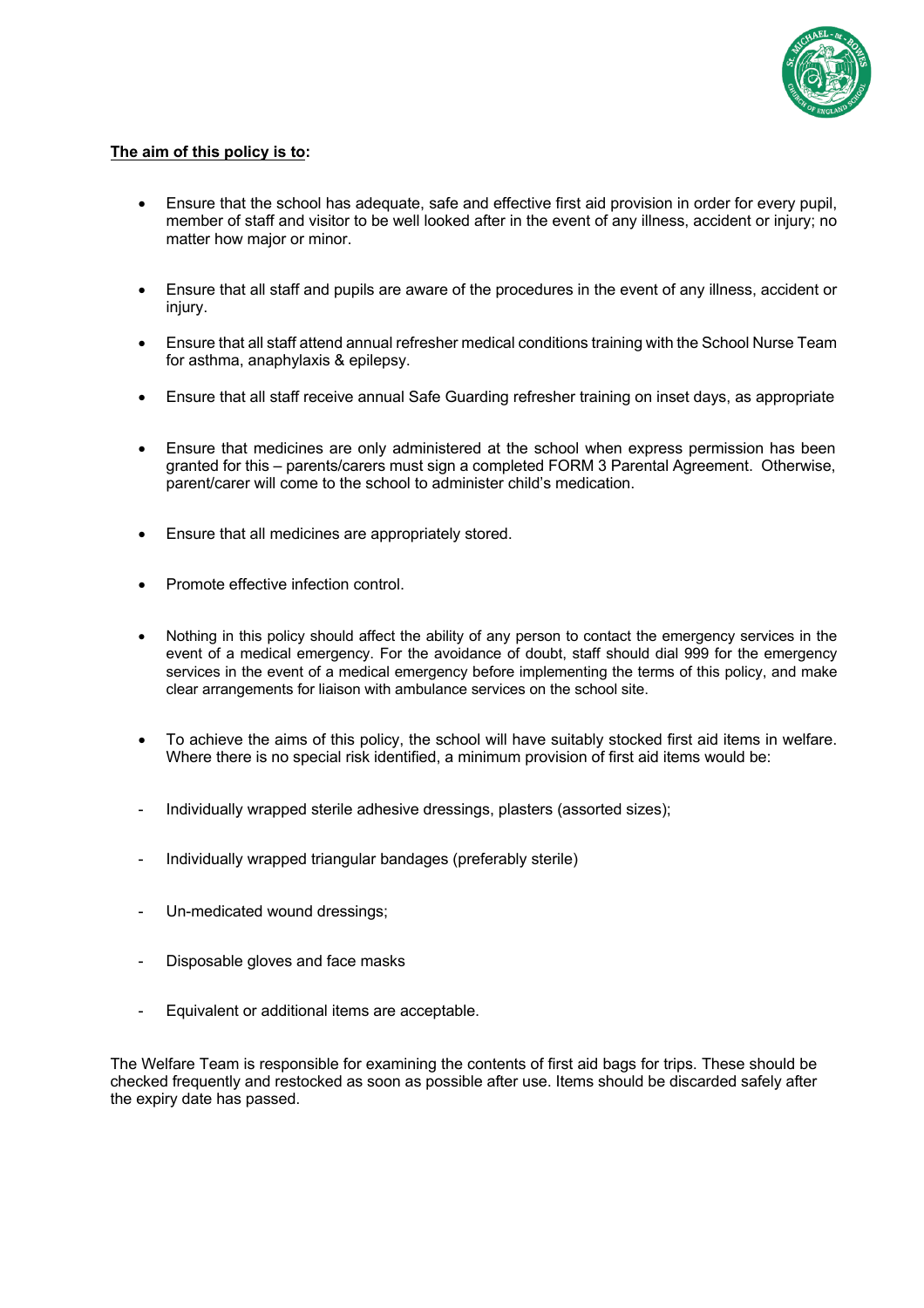

# **List locations**

Small first aid boxes are located in the following areas: Each class room, staff room and group room 1. During play and lunch times, the medical box is placed on the circular table in the playground and supervised by an allocated Play Leader.

## **First aiders**

- The main duties of first aiders are to give immediate first aid to pupils, staff or visitors and to ensure that an ambulance or other professional medical help is called, when necessary.
- First aiders are to ensure that their first aid certificates are kept up-to-date through liaison with the officer manager.
- Each classroom's first aiders have a responsibility to ensure all first aid kits are properly stocked and maintained. The first aid appointed person(s) will be responsible for maintaining supplies.
- The current first aid appointed person(s) are:

| <b>Name</b>              | <b>Training Course</b>                                                          | Date Certificate<br><b>Obtained</b> | <b>Expiry Date</b> |
|--------------------------|---------------------------------------------------------------------------------|-------------------------------------|--------------------|
| <b>Helen Chimonas</b>    | Designated First Aider (3 full days First<br>Aid in the work place) $-$ Level 3 | October 2020                        | October 2023       |
| Antonella<br>Quattromini | Basic First Aid in the work place                                               | April 2021                          | April 2024         |
| Maria Ceci               | Basic First Aid in the work place                                               | April 2021                          | April 2024         |
| Pauline Malcolm          | Basic First Aid in the work place                                               | April 2021                          | April 2024         |
| Imogen Bell              | Basic First Aid in the work place                                               | April 2021                          | April 2024         |
| Nilgun Abujuma           | Basic First Aid in the work place                                               | April 2021                          | April 2024         |
| Penny Sparwell           | Basic First Aid in the work place                                               | April 2021                          | April 2024         |
| Dora Lopes               | Basic First Aid in the work place                                               | April 2021                          | April 2024         |
| Shona Parsons            | Basic First Aid in the work place                                               | April 2021                          | April 2024         |
| <b>Mary Gavriel</b>      | Basic First Aid in the work place                                               | April 2021                          | April 2024         |
| Panna Shah               | Basic First Aid in the work place                                               | April 2021                          | April 2024         |
|                          | Darshinee Morawaka Basic First Aid in the work place                            | April 2021                          | April 2024         |

- Emergency procedure in the event of an accident, illness or injury
- If an accident, illness or injury occurs, the member of staff in charge will assess the situation and decide on the appropriate course of action, which may involve calling for an ambulance immediately or calling for a first aider.
- If called, a First aider will assess the situation and take charge of first aid administration.
- In the event that the first aider does not consider that he/she can adequately deal with the presenting condition by the administration of first aid, then he/she should arrange for the injured person to access appropriate medical treatment without delay.
- Where an initial assessment by the first aider indicates a moderate to serious injury has been sustained, one or more of the following actions will be taken: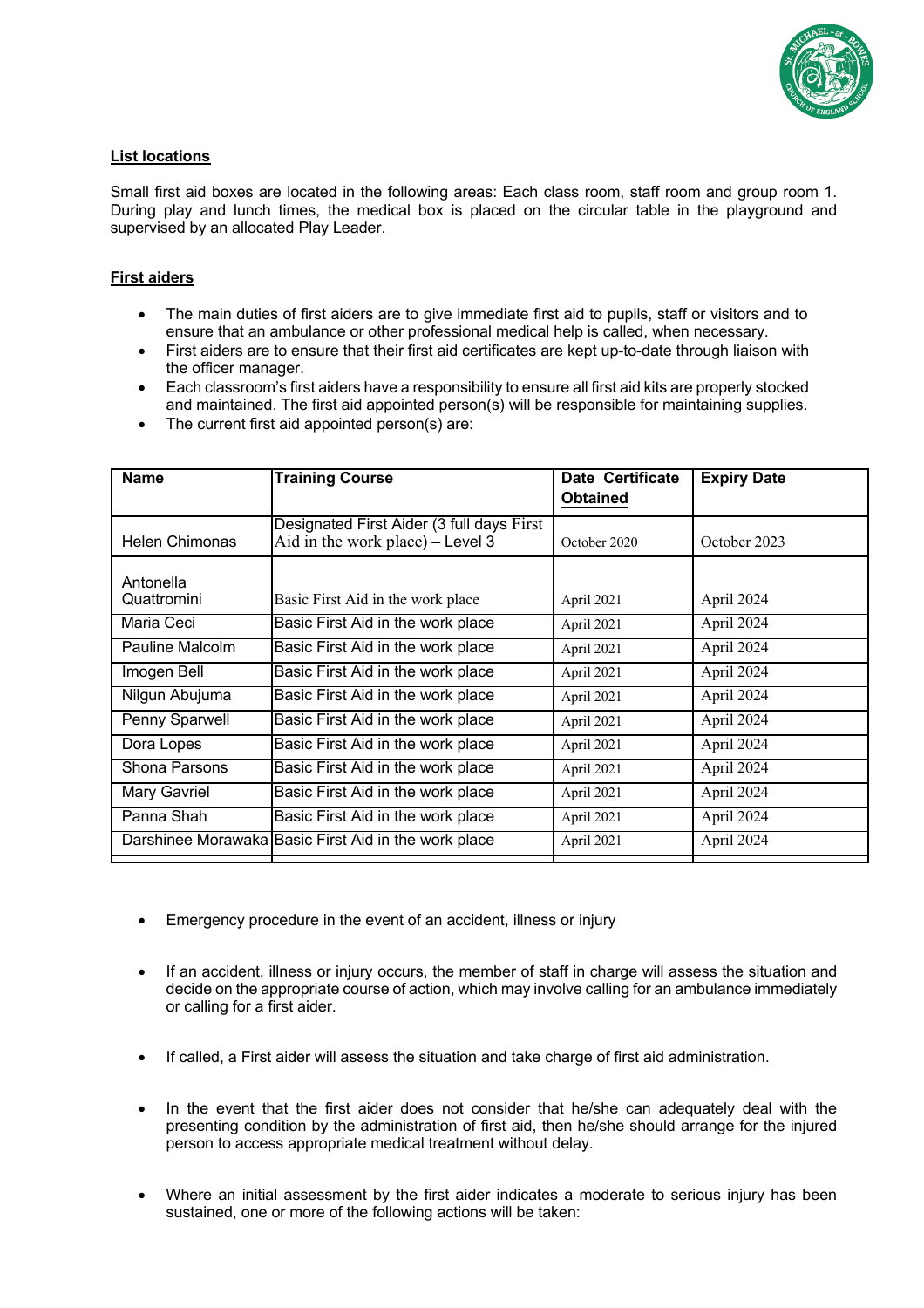

- Administer emergency help and first aid to all injured persons. The purpose of this is to keep the accident victim(s) alive and, if possible, comfortable, before professional medical help can be called.
- Also, in some situations, action now can prevent the accident from getting more serious, or from involving more victims.
- Call an ambulance or a doctor, if this is appropriate. Moving the victim(s) to medical help is only advisable if the person doing the moving has sufficient knowledge and skill to make the move without making the injury worse.
- Make sure that no further injury can result from the accident, either by making the scene of the accident safe, or (if they are fit to be moved) by removing injured persons from the scene.
- See to any children who may have witnessed the accident or its aftermath and who may be worried, or traumatised, in spite of not being directly involved. They will need to be taken away from the accident scene and comforted. Younger or more vulnerable children may need parental support to be called immediately.
- When the above action has been taken, the incident must be reported to:

Debbie Butcher (Headteacher) and the parents/carer of the victim(s)

## **Reporting to parents**

- In the event of a serious incident or injury to a pupil, at least one of the pupil's parents must be informed as soon as practicable.
- Parents/carers must be informed in writing of any injury to the head (bump note), minor or major, and will also be telephoned to advise them.
- In the event of serious injury or an incident requiring emergency medical treatment, the pupil's class teacher will telephone the pupil's parents as soon as possible.
- A list of emergency contact details is kept at reception/admin office.

#### **Visits and events off-site**

Before undertaking any off-site events, the teacher organising the trip or event will assess the level of first aid provision required by undertaking a suitable and sufficient risk assessment of the event and persons involved. This will be reviewed by the Headteacher or Deputy Headteacher before the event is organised.

Please see the separate Educational Visits and School Trips Policy for more information about the school's educational visit requirements.